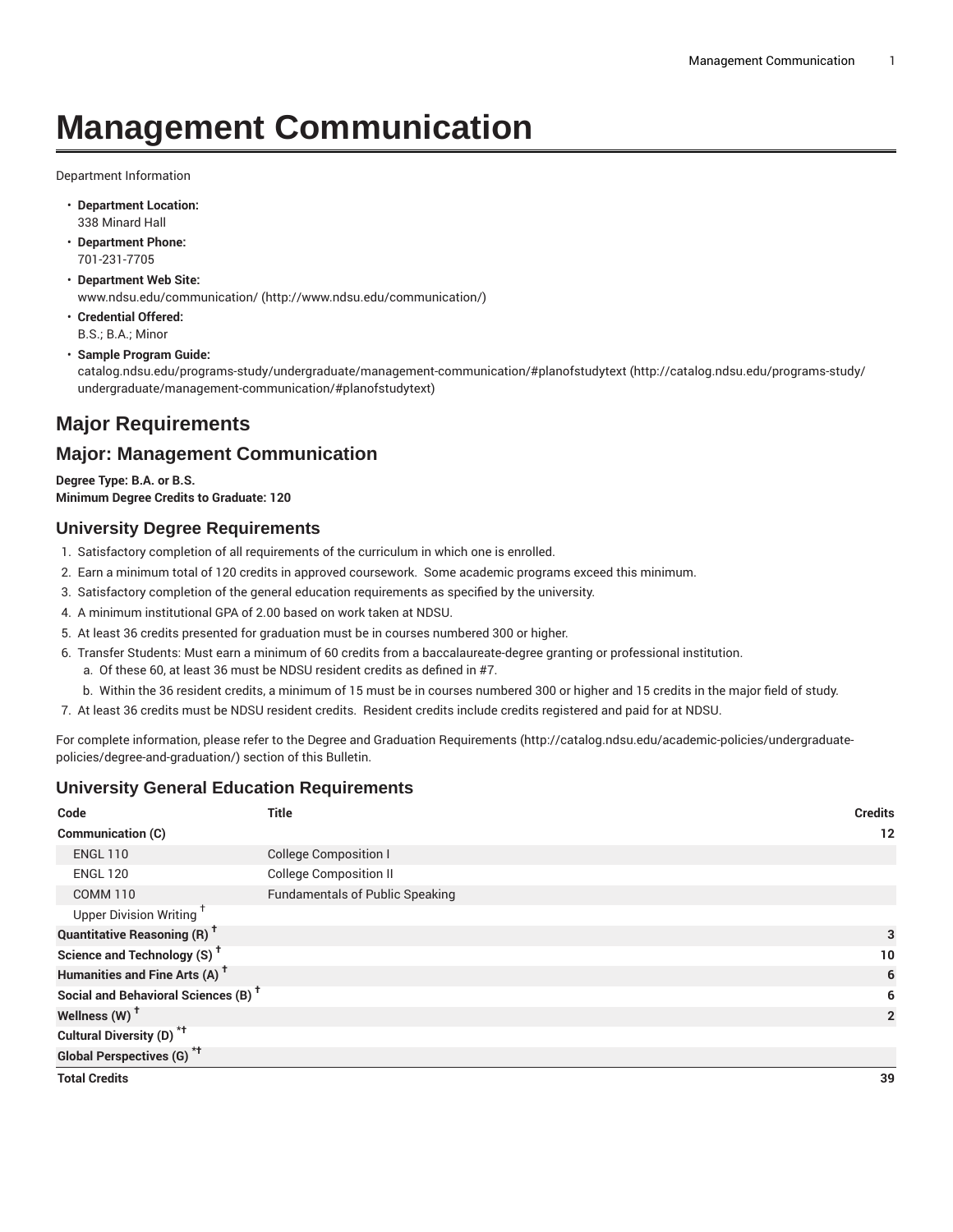- \* May be satisfied by completing courses in another General Education category.
- † General education courses may be used to satisfy requirements for both general education and the major, minor, and program emphases, where applicable. Students should carefully review major requirements to determine if specific courses can also satisfy these general education categories.
- A list of university approved general education courses and administrative policies are available [here](http://catalog.ndsu.edu/academic-policies/undergraduate-policies/general-education/#genedcoursestext) ([http://catalog.ndsu.edu/academic-policies/](http://catalog.ndsu.edu/academic-policies/undergraduate-policies/general-education/#genedcoursestext) [undergraduate-policies/general-education/#genedcoursestext](http://catalog.ndsu.edu/academic-policies/undergraduate-policies/general-education/#genedcoursestext)).

#### **AHSS Degree Requirements**

**Bachelor of Science (B.S.) Degree –** The completion of a minor program of study.

**Bachelor of Arts (B.A.) Degree –** Second year language proficiency at college level required.

#### **Arts, Humanities and Social Sciences College Requirements**

An additional 9 credits are required by the College of Arts, Humanities and Social Sciences for a student whose primary degree is a Bachelor of Science or Bachelor of Arts degree in a major from the College of AHSS. These additional 9 credits are not required for the Bachelor of Science in Architecture degree, Bachelor of Science degree with a major in Environmental Design, Bachelor of Fine Arts degree, Bachelor of Music degree, for any student whose primary major or degree is not in the College of AHSS, or the student is earning two majors or two different degrees.

| ×<br>. .<br>۰.<br>- - - - |
|---------------------------|
|---------------------------|

#### **Code Title Credits**

#### **AH&SS College Requirements**

Courses used to satisfy any general education requirement cannot be used to also count toward the AH&SS College Requirements. A minimum of three credits is required in each of the 3 following areas for a total of 9 credits. Choose only those courses with the prefixes listed for each area. A course with the WGS prefix can only be used in one area.

#### **Area One: Humanities 3**

| <b>Total Credits</b>                                       |  |
|------------------------------------------------------------|--|
| ARCH, ART, ENVD, LA, MUSC, or THEA                         |  |
| Area Three: Fine Arts                                      |  |
| ANTH, CJ, COMM, EMGT, POLS, SOC, or WGS                    |  |
| <b>Area Two: Social Sciences</b>                           |  |
| ARB, ENGL, FREN, GERM, HIST, HUM, PHIL, RELS, SPAN, or WGS |  |
|                                                            |  |

#### **Major Requirements**

| Code                                                                                       | <b>Title</b>                             | <b>Credits</b> |  |
|--------------------------------------------------------------------------------------------|------------------------------------------|----------------|--|
| <b>Pre-Communication Requirements</b>                                                      |                                          |                |  |
| Students must complete the following 18 credits of coursework to be admitted to the major. |                                          |                |  |
| <b>ENGL 120</b>                                                                            | <b>College Composition II</b>            | 3              |  |
| <b>COMM 110</b>                                                                            | <b>Fundamentals of Public Speaking</b>   | 3              |  |
| <b>COMM 112</b>                                                                            | Understanding Media and Social Change    | 3              |  |
| <b>COMM 114</b>                                                                            | <b>Human Communication</b>               | 3              |  |
| <b>COMM 212</b>                                                                            | Interpersonal Communication              | 3              |  |
| <b>COMM 220</b>                                                                            | Persuasion                               | 3              |  |
| <b>Management Communication Major Requirements</b>                                         |                                          |                |  |
| <b>COMM 101</b>                                                                            | Majors and Careers in Communication      | $\mathbf{1}$   |  |
| <b>COMM 315</b>                                                                            | <b>Small Group Communication</b>         | 3              |  |
| <b>COMM 320</b>                                                                            | <b>Communication Research Methods</b>    | 3              |  |
| <b>COMM 383</b>                                                                            | Organizational Communication I           | 3              |  |
| <b>COMM 431</b>                                                                            | <b>Communication Ethics and Law</b>      | 3              |  |
| <b>COMM 483</b>                                                                            | Organizational Communication II          | 3              |  |
| <b>COMM 496</b>                                                                            | <b>Field Experience</b>                  | 3              |  |
| Select one from the following for upper division writing requirement:                      |                                          | 3              |  |
| <b>ENGL 320</b>                                                                            | <b>Business and Professional Writing</b> |                |  |
| <b>ENGL 321</b>                                                                            | Writing in the Technical Professions     |                |  |
| <b>ENGL 322</b>                                                                            | Writing and the Creative Process         |                |  |
| <b>ENGL 324</b>                                                                            | Writing in the Sciences                  |                |  |